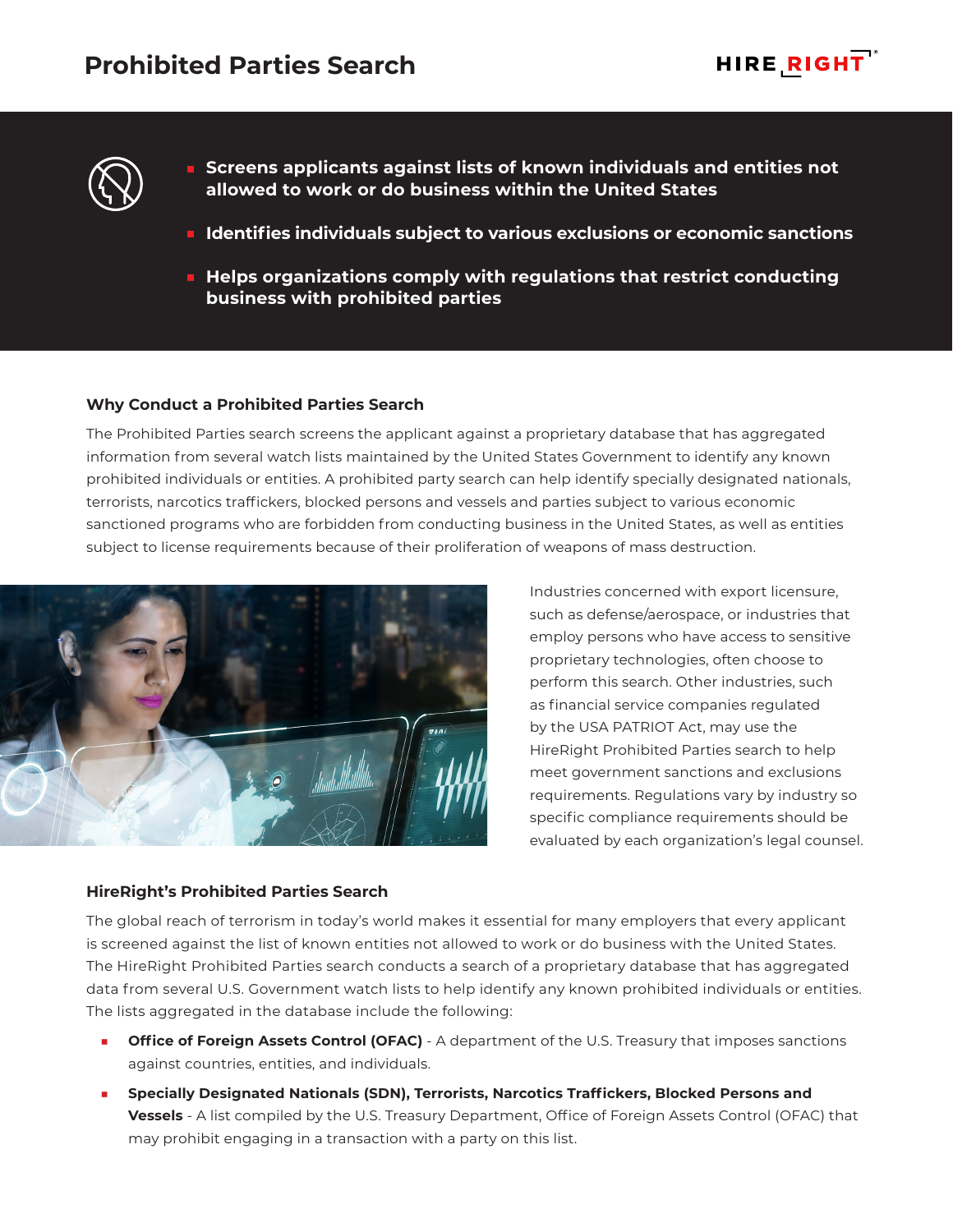- **Debarred Parties** A list compiled by the U.S. State Department of parties who are barred by the International Traffic in Arms Regulations (ITAR) from participating directly or indirectly in the export of defense articles, including technical data, or in the furnishing of defense services.
- **Denied Persons List** A list of individuals and entities that have been denied export privileges by the Bureau of Industry and Security (BIS). Any dealings with a party on this list that would violate the terms of its denial order are prohibited.
- **Office of Inspector General (OIG)** List of Excluded Individuals/Entities (LEIE) Office of the Inspector General list of over 43,000 individuals excluded from participation in Medicare, Medicaid, and other Federally-funded health care programs dating back to 1980.
- **Politically Exposed Person List (PEP)** The Central Intelligence agency publishes names of persons who may have politically damaging information in the public view.
- **Securities and Exchange Commission (SCC)** Enforcement Actions Data contains over 24,000 individuals and firms who have had federal court actions and administrative actions taken against them by the Securities and Exchange Commission.
- **Financial Industry Regulatory Authority (FINRA)** Data contains disciplinary actions issued against firms and individuals for violations of FINRA rules; federal securities laws, rules, and regulations; and the rules of the Municipal Securities Rulemaking Board (MSRB).
- **System for Award Management (SAM)** Excluded Parties List Official U. S. Government system that consolidated the capabilities of CCR/FedReg, ORCA, and EPLS. Previously maintained by the U.S. General Services administration (GSA), this list contains over 200,000 parties excluded from Federal Procurement and Non-Procurement Programs. Identifies those parties excluded, throughout the U.S. Government, from receiving Federal contracts or certain subcontracts and from certain types of Federal financial and non-financial assistance and benefits.

If a potential hit is identified via the initial database search, HireRight will conduct an additional search with the primary source.



The HireRight Prohibited Parties search may be ordered as part of a package, or a-la-carte and requires the applicant's first name, middle name or initial, and last name to perform the search.

The search reports information including:

- Known aliases used by the party in connection with their appearance on a aggregated list
- Name of list in which individual appears